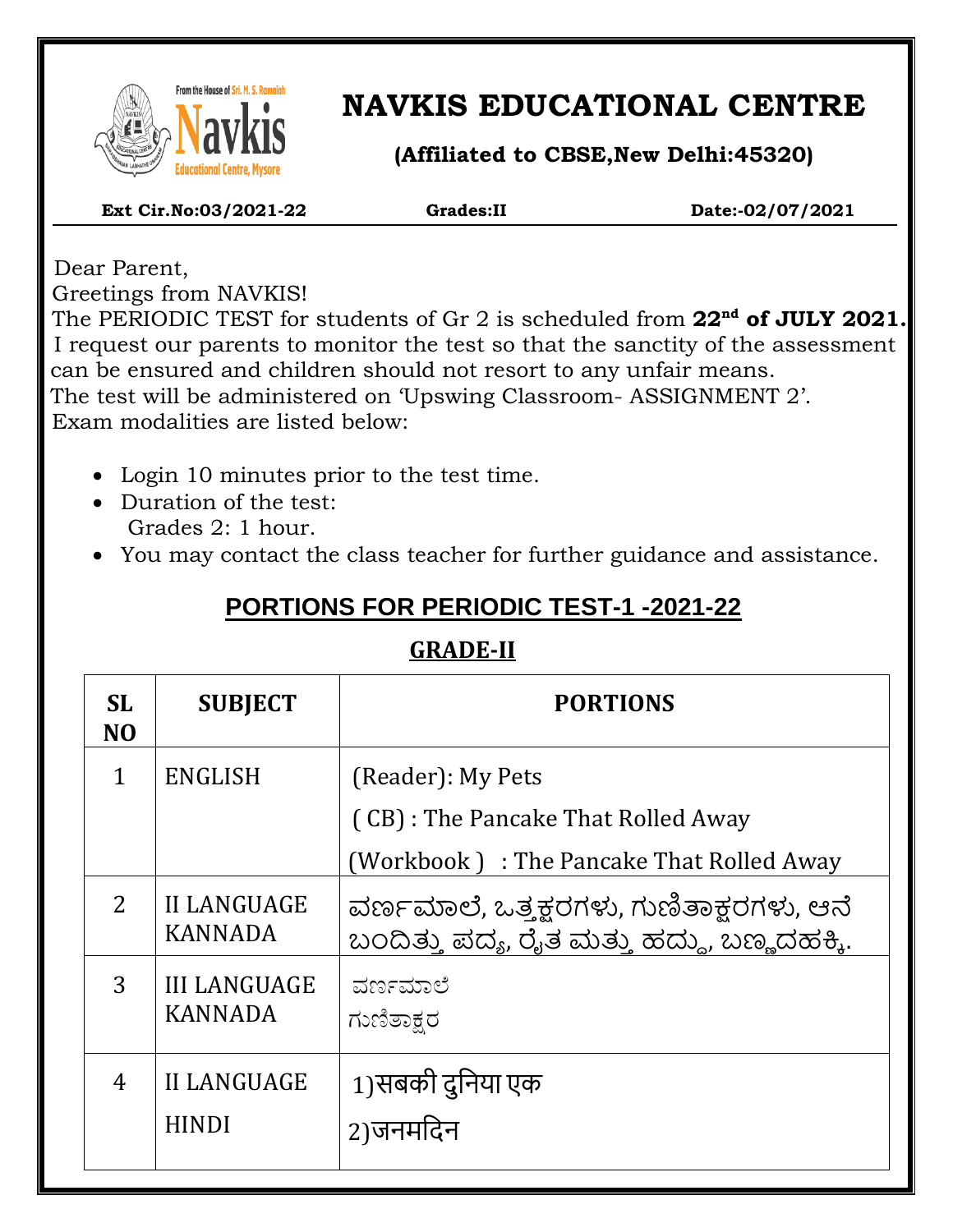| 5                       | <b>III LANGUAGE</b><br><b>HINDI</b> | वर्णमाला                       |
|-------------------------|-------------------------------------|--------------------------------|
|                         |                                     | बारहखड़ी),                     |
|                         |                                     | यह,ये                          |
|                         |                                     | वह,वे                          |
| 6<br><b>MATHEMATICS</b> |                                     | 1. Numbers up to 100           |
|                         |                                     | 2. Addition (till page no 20)  |
|                         |                                     | (Exercise 2A, 2B and $2 C$ )   |
|                         |                                     |                                |
| 7                       | <b>SCIENCE</b>                      | 1. Plant life.                 |
|                         |                                     | 2. Uses of plants.             |
| 8                       | SOCIAL<br><b>SCIENCE</b>            | 1. (Early Humans - Their Life) |
|                         |                                     | 2. Keeping Our Body Healthy.   |